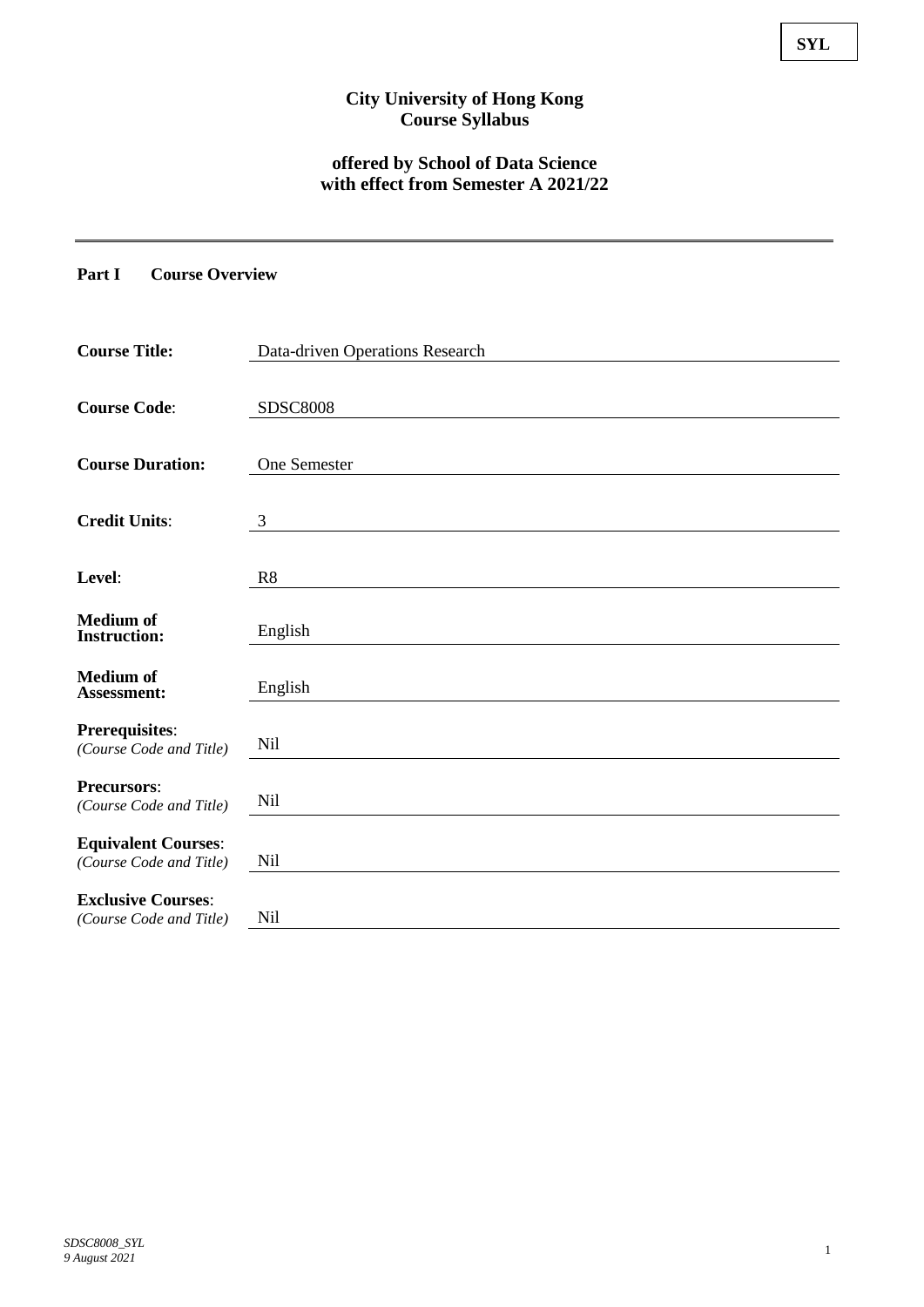### **Part II Course Details**

### **1. Abstract**

This course provides students with PhD research level methodologies and their applications in data-driven decision making, risk management, and operations. Selected topics include predictive and prescriptive analytics, learning of dependencies and structures in data for state estimation and forecast, distributionally robust optimization for decision making under uncertainty, and interpretable approaches to understand machine learning results. Emphasis will be placed on applying these methods to practical problems arises from e-commerce platforms, online market places, and financial markets.

# **2. Course Intended Learning Outcomes (CILOs)**

| No. | CILOS <sup>#</sup>                                                                                                                                  | Weighting<br>(i f)<br>applicable) | Discovery-enriched<br>curriculum related<br>learning outcomes |    |    |
|-----|-----------------------------------------------------------------------------------------------------------------------------------------------------|-----------------------------------|---------------------------------------------------------------|----|----|
|     |                                                                                                                                                     |                                   | A1                                                            | A2 | A3 |
| 1.  | Articulate fundamentals of the data-driven approach to<br>operations research and explain specific methods to<br>approach it.                       | 15%                               |                                                               |    |    |
| 2.  | Elaborate the key ideas behind each methodology that<br>enable it to be successful for its purpose.                                                 | 25%                               |                                                               |    |    |
| 3.  | Assess prevailing practices in business and finance and<br>identify approaches that enhance the existing practices<br>through data-driven approach. | 30%                               |                                                               |    |    |
| 4.  | Utilize methods learned to solve given practical problems<br>in decision making, risk management and operations.                                    | 30%                               |                                                               |    |    |
|     |                                                                                                                                                     | 100%                              |                                                               |    |    |

*A1: Attitude* 

*Develop an attitude of discovery/innovation/creativity, as demonstrated by students possessing a strong sense of curiosity, asking questions actively, challenging assumptions or engaging in inquiry together with teachers.*

*A2: Ability*

*Develop the ability/skill needed to discover/innovate/create, as demonstrated by students possessing critical thinking skills to assess ideas, acquiring research skills, synthesizing knowledge across disciplines or applying academic knowledge to self-life problems.*

A3: *Accomplishments*

*Demonstrate accomplishment of discovery/innovation/creativity through producing /constructing creative works/new artefacts, effective solutions to real-life problems or new processes.*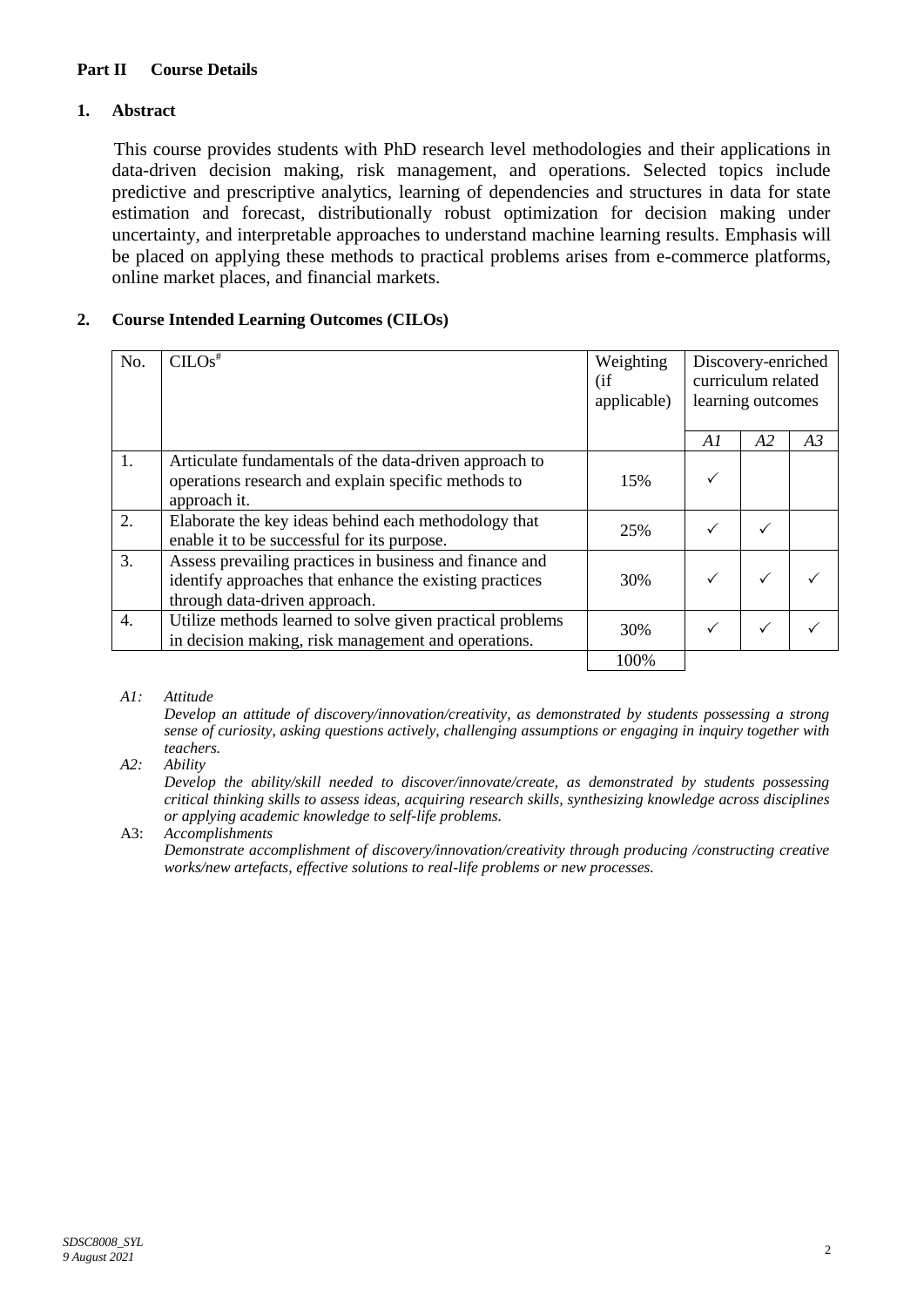# **3. Teaching and Learning Activities (TLAs)**

| <b>TLA</b>               | <b>Brief Description</b>                                                                                                                                                                                                                                                                                             | CILO No.     |              |              |              | Hours/week (if |                      |
|--------------------------|----------------------------------------------------------------------------------------------------------------------------------------------------------------------------------------------------------------------------------------------------------------------------------------------------------------------|--------------|--------------|--------------|--------------|----------------|----------------------|
|                          |                                                                                                                                                                                                                                                                                                                      |              | 2            | 3            | 4            |                | applicable)          |
| In-class<br>Activities   | Lectures and interactive<br>discussions on identified latest<br>academic research papers and/or<br>industrial practices of identified<br>topics.                                                                                                                                                                     |              | $\checkmark$ | $\checkmark$ |              |                | 39 hours in<br>total |
| Assignments<br>& Project | Working out assignments of<br>theoretical nature as well as<br>practicing on real projects aims at<br>allowing students to learn<br>problem-solving in dimensions of<br>both methodologies and<br>applications. The teacher will<br>make assignments and select<br>projects pertaining to the subjects<br>discussed. | $\checkmark$ | $\checkmark$ | $\checkmark$ | $\checkmark$ |                | After class          |

# **4. Assessment Tasks/Activities (ATs)**

| <b>Assessment Tasks/Activities</b><br>CILO No.                                                     |              |                |              |                | Weighting* | Remarks   |  |
|----------------------------------------------------------------------------------------------------|--------------|----------------|--------------|----------------|------------|-----------|--|
|                                                                                                    |              | $\overline{2}$ | 3            | $\overline{4}$ |            |           |  |
| Continuous Assessment: _100_%                                                                      |              |                |              |                |            |           |  |
| In-class discussion                                                                                |              |                |              |                |            | 20-50%    |  |
| Attendance and in-class discussion are strongly<br>emphasized for this course, more important than |              |                |              |                |            |           |  |
| assignments.                                                                                       |              |                |              |                |            |           |  |
| In particular, the in-class discussion component                                                   |              |                |              |                |            |           |  |
| will focus on discussing selected research                                                         |              |                |              |                |            |           |  |
| papers and identified industrial practice through                                                  |              |                |              |                |            |           |  |
| student groups.                                                                                    |              |                |              |                |            |           |  |
| Scoring favour those demonstrate well in these                                                     |              |                |              |                |            |           |  |
| activities.                                                                                        |              |                |              |                |            |           |  |
| <b>Assignments</b>                                                                                 | $\checkmark$ | $\checkmark$   | $\checkmark$ | $\checkmark$   |            | $0 - 30%$ |  |
| Students will work independently on                                                                |              |                |              |                |            |           |  |
| assignments made by the teacher from materials                                                     |              |                |              |                |            |           |  |
| in the latest research papers that are relevant to                                                 |              |                |              |                |            |           |  |
| core components of the course.                                                                     |              |                |              |                |            |           |  |
| Presentation & Project report                                                                      | $\checkmark$ | ✓              | $\checkmark$ | $\checkmark$   |            | 50%       |  |
| Assessments will be based on individual's                                                          |              |                |              |                |            |           |  |
| presentation, academic difficulties of the                                                         |              |                |              |                |            |           |  |
| project, quality of the implementation, and most                                                   |              |                |              |                |            |           |  |
| importantly, whether there are new discoveries                                                     |              |                |              |                |            |           |  |
| throughout the process of the conducting the                                                       |              |                |              |                |            |           |  |
| project.                                                                                           |              |                |              |                |            | 1000      |  |

100%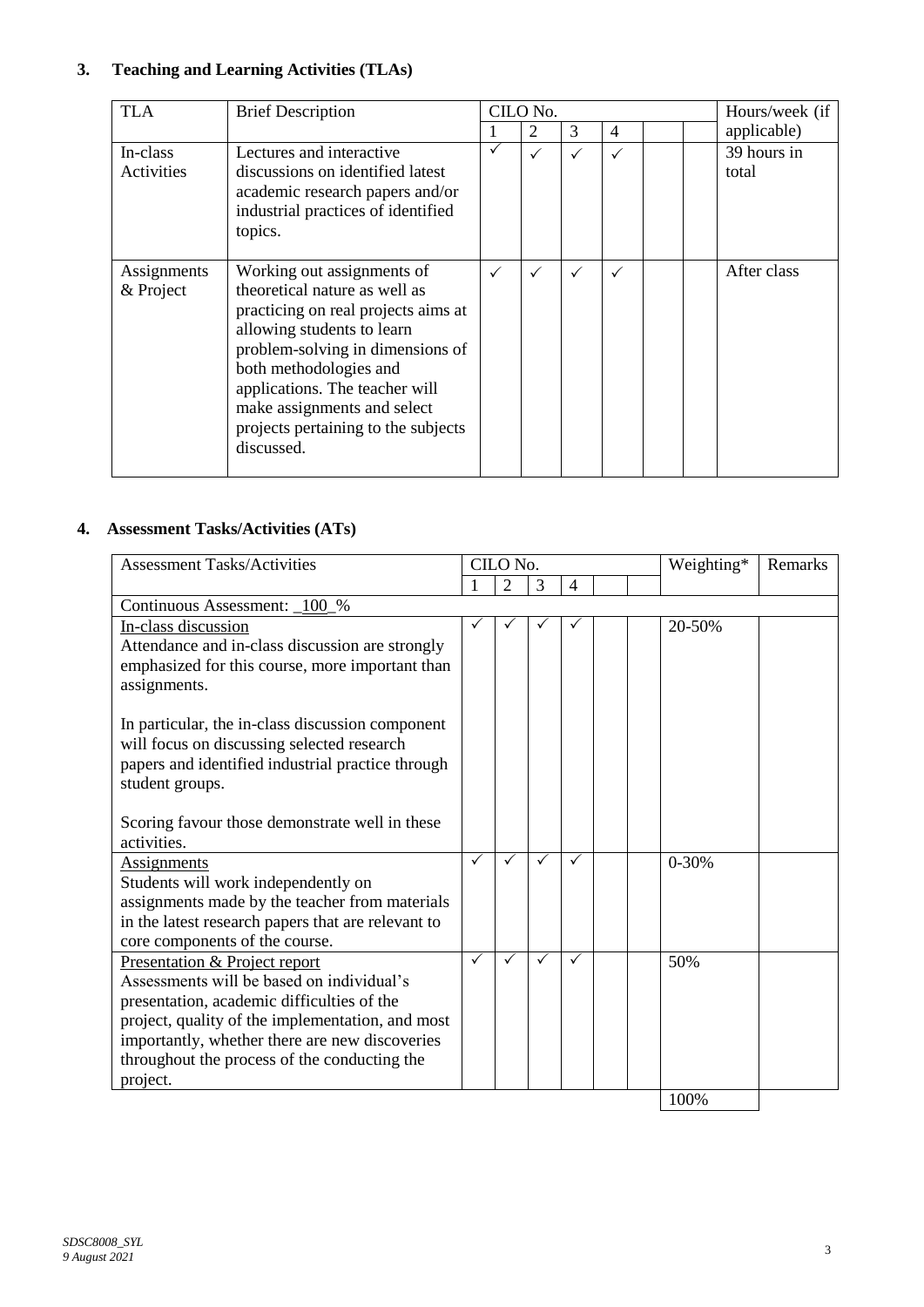## **5. Assessment Rubrics**

| <b>Assessment Task</b> | Criterion                                                                                                                                                                                     | Excellent     | Good          | Fair          | Marginal     | Failure                                |
|------------------------|-----------------------------------------------------------------------------------------------------------------------------------------------------------------------------------------------|---------------|---------------|---------------|--------------|----------------------------------------|
|                        |                                                                                                                                                                                               | $(A+, A, A-)$ | $(B+, B, B-)$ | $(C+, C, C-)$ | (D)          | (F)                                    |
| 1. In-class            | Percentage of                                                                                                                                                                                 | High          | Significant   | Moderate      | <b>Basic</b> | even reaching<br>Not                   |
| discussion             | classroom attendance                                                                                                                                                                          |               |               |               |              | marginal level                         |
|                        | The quality and<br>intensity of<br>participating in-class<br>discussion, answering<br>questions, etc.                                                                                         |               |               |               |              |                                        |
| 2. Assignments         | Quality of the written                                                                                                                                                                        | High          | Significant   | Moderate      | <b>Basic</b> | even reaching<br>Not<br>marginal level |
|                        | Assignments.<br>Ability to learn the<br>basic concepts, apply<br>methods of<br>data-driven operations<br>research to business<br>and finance problems,<br>and other industry<br>applications. |               |               |               |              |                                        |
| 3. Projects            | Quality of presentation<br>and implementation,<br>whether there are new<br>discoveries throughout<br>the process of the<br>conducting the project.                                            | High          | Significant   | Moderate      | <b>Basic</b> | even reaching<br>Not<br>marginal level |
|                        | Ability to solve<br>conceptual and<br>real-world problems<br>using methods from<br>data-driven operations<br>research.                                                                        |               |               |               |              |                                        |